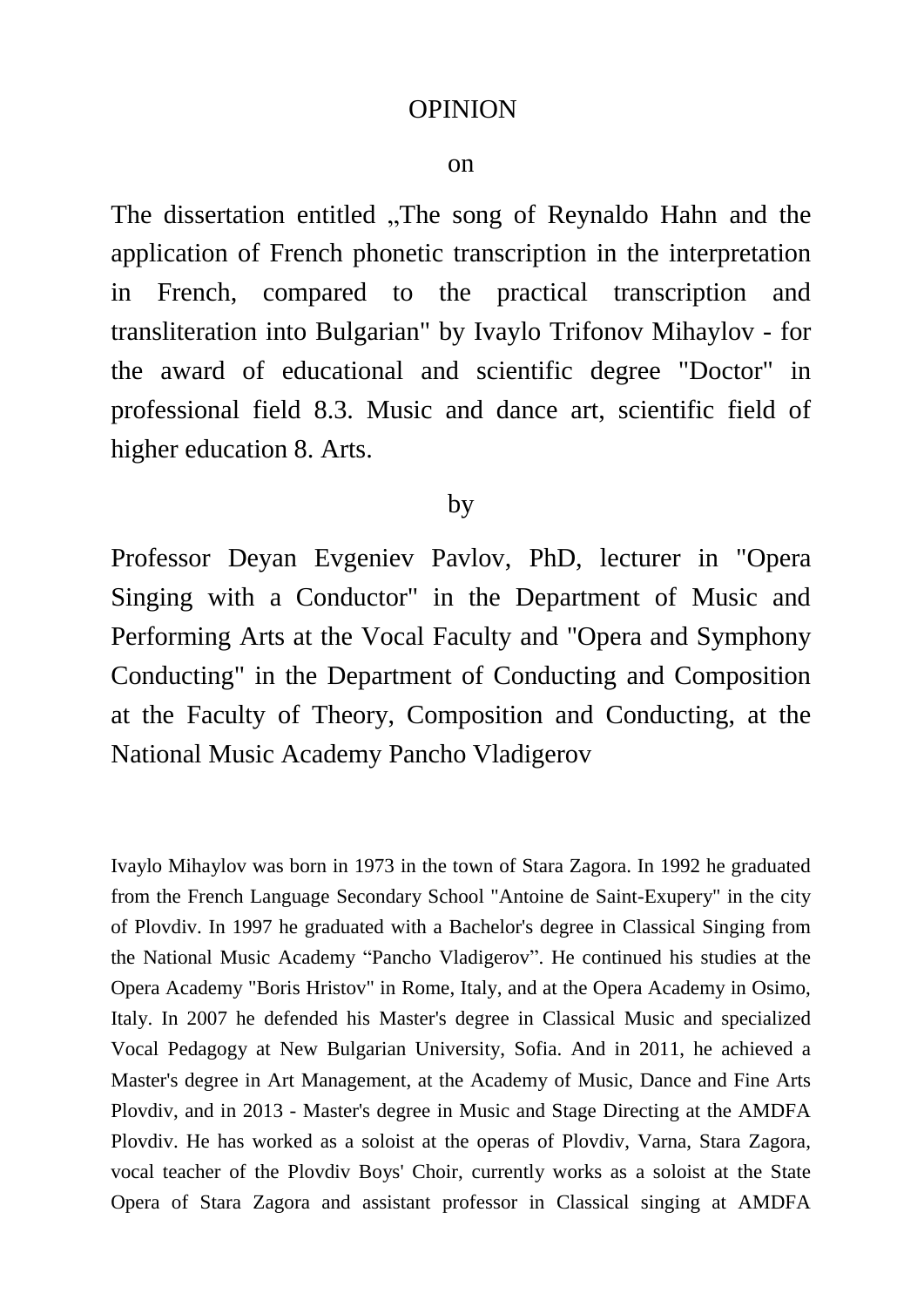Plovdiv. He гья participated in a large number of opera performances in opera houses throughout Bulgaria. He has participated in performances held in various operas around the world, including Italy, Romania, Portugal, Poland, Japan. There are a number of publications, reviews and opinions in various magazines and national newspapers. He has also three projects as a director which had a considerable success. Currently, Ivaylo Mihaylov works as a soloist of the State Opera of Stara Zagora and assistant professor in Opera singing at AMDFA Plovdiv.

The dissertation consists of 187 pages, which include Introduction, Three Chapters, Conclusion, Appendices, Contributions, Bibliography, Music Examples and Photographs.

The introduction is presented in the form of "General characteristics of the dissertation", and the most important topics on which the dissertation will be developed are arranged in points. The significance and relevance of the dissertation is in the fact that the composer whose work is studied in the dissertation, presents an individual style which combines the creative attitudes of the era and the personal views of individual artists of that time. Also, it is worth to mention that the period in which the composer works is associated with different artistic trends - futurism, cubism, symbolism, modernism, etc.

The subject of the research - the need to apply the French phonetic transcription in the interpretation in French.

Chapter One is dedicated to the songwriting of Reynaldo Hahn. Belle Epoque - a period of European history in the late  $19<sup>th</sup>$  and early  $20<sup>th</sup>$  century is analysed in detail. The doctoral student lists names related to this style in various creative fields and how they influenced the work of the composer Hahn. French researchers classify Reynaldo Hahn as a "neoclassicist", specifically a "traditionalist". The composer's contacts with personalities such as Alphonse Daudet, Paul Verlaine, Mallarmé, Edmond Goncourt, Marcel Proust, Sarah Bernhardt and others had a huge impact on Hahn's work. "I am neither a singer, nor a teacher in singing, nor a physiologist; I am a composer and I have only a relative authority to speak of art, which is so complex and difficult that even specialists who have studied its secrets in depth all their lives often make contradictory statements. I am aware of the extent to which my knowledge is insufficient." shared the composer himself.

Chapter Two - "Transcription of the text in vocal interpretation". Regarding the relationship between melody and text in the interpretive aspect, he points out that for the singer, interpreter of the song, it is extremely important to suggest to the listener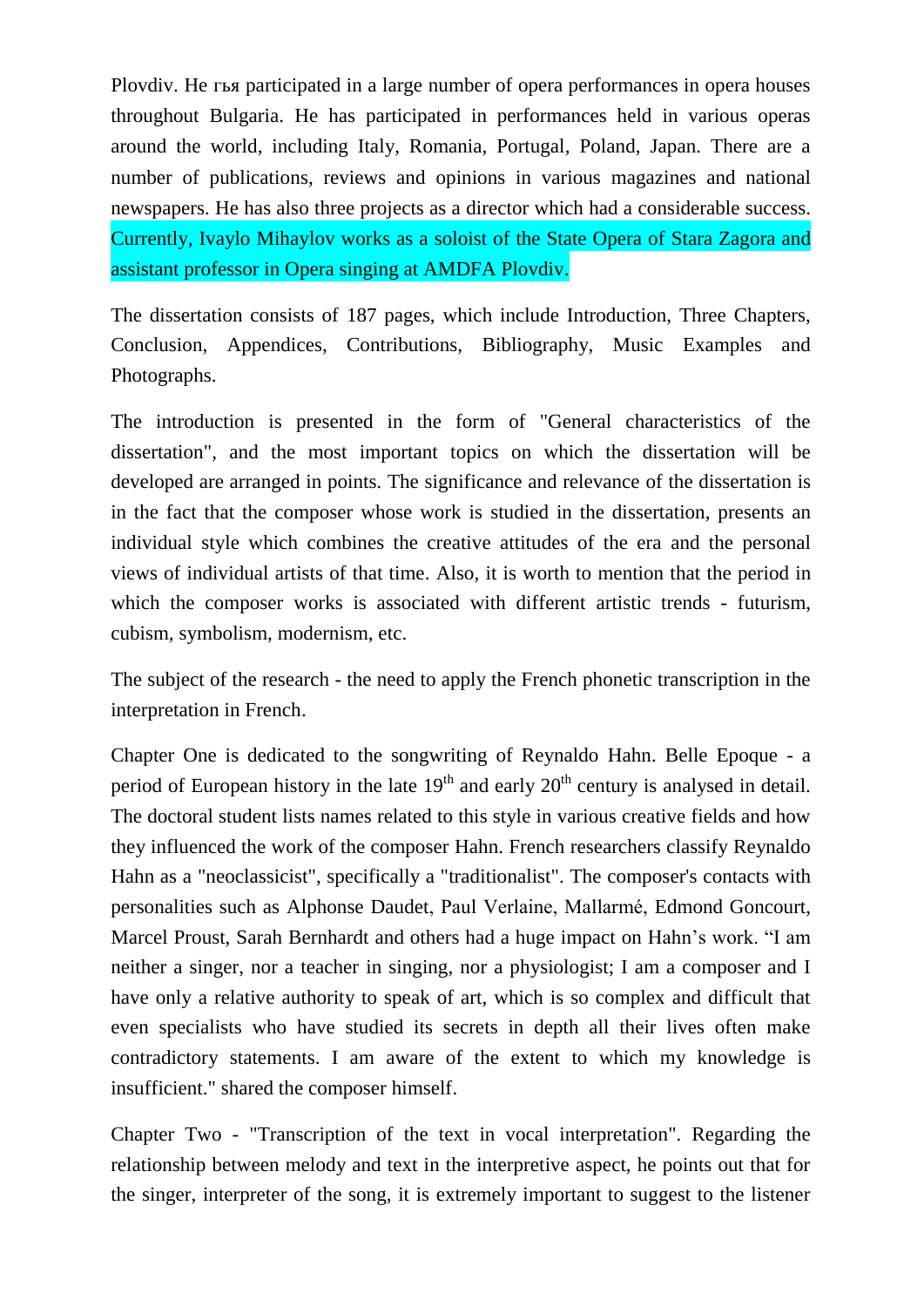that "while singing he is telling the story, and while telling the story he is singing". One who, despite his vocal skills and good singing technique, fails to present the text, has only half done his job and "crippled" the artistic qualities of the work, because "Artistic song is the most perfect combination of poetry and music." With accuracy and professional opinion the doctoral student Ivaylo Mihaylov quotes and complements proven professionals such as Vera Baeva, Prof. Svilen Raychev, Elena Kiselova, etc. The problem of the connection between word and music has multidirectional dimensions in the construction of characters in music stage genres. Prof. Svilen Raychev raises this question by examining the creation of the stage character in the classical operetta and pays special attention to the insight into the text in the vocal staging work. The expressed thoughts of the composer Reynaldo Hahn are mainly about the symbiosis of text, music and dance, as great and special attention is paid to the phonetically correct articulation in singing.

In Chapter Three "Applying the technology of phonetic transcription in the French interpretation of the vocal works of Reynaldo Hahn. At the heart of this chapter is an analysis of the cycle "Gray Songs" with the poems of Paul Verlaine. It has seven parts. In addition to this cycle, the doctoral student has listed in detail all the songs and vocal cycles of Hahn. Here are stated the years of composition, the poets who have written the lyrics. It is especially noted that Hahn was greatly influenced by the poetry of Paul Verlaine. Then comes an analysis, musical examples and all the details of the "Gray Songs" cycle ("Chansons grises"). Chronological framework of the "Venezia" cycle with provided musical examples.

In the Conclusion, the doctoral student lists the benefits of the work and how it could be of help to any opera singer who reaches to the work of Reynaldo Hahn. Then comes a bibliography of the sources used by the doctoral student.

The contribution of the dissertation are as follows:

- For the first time, the problem of the introduction of French phonetic transcription is studied, with a focus on quality and faster "accomplishing" texts when singing in French.
- For the first time in Bulgarian musicology a thorough analysis and genre classification of songs, collections of songs and vocal cycles of Reynaldo Hahn has been done, including their editions (by the author and after his death).
- For the first time in musicology information about the composer's songs in chronological order, their editions, as well as information about their versions